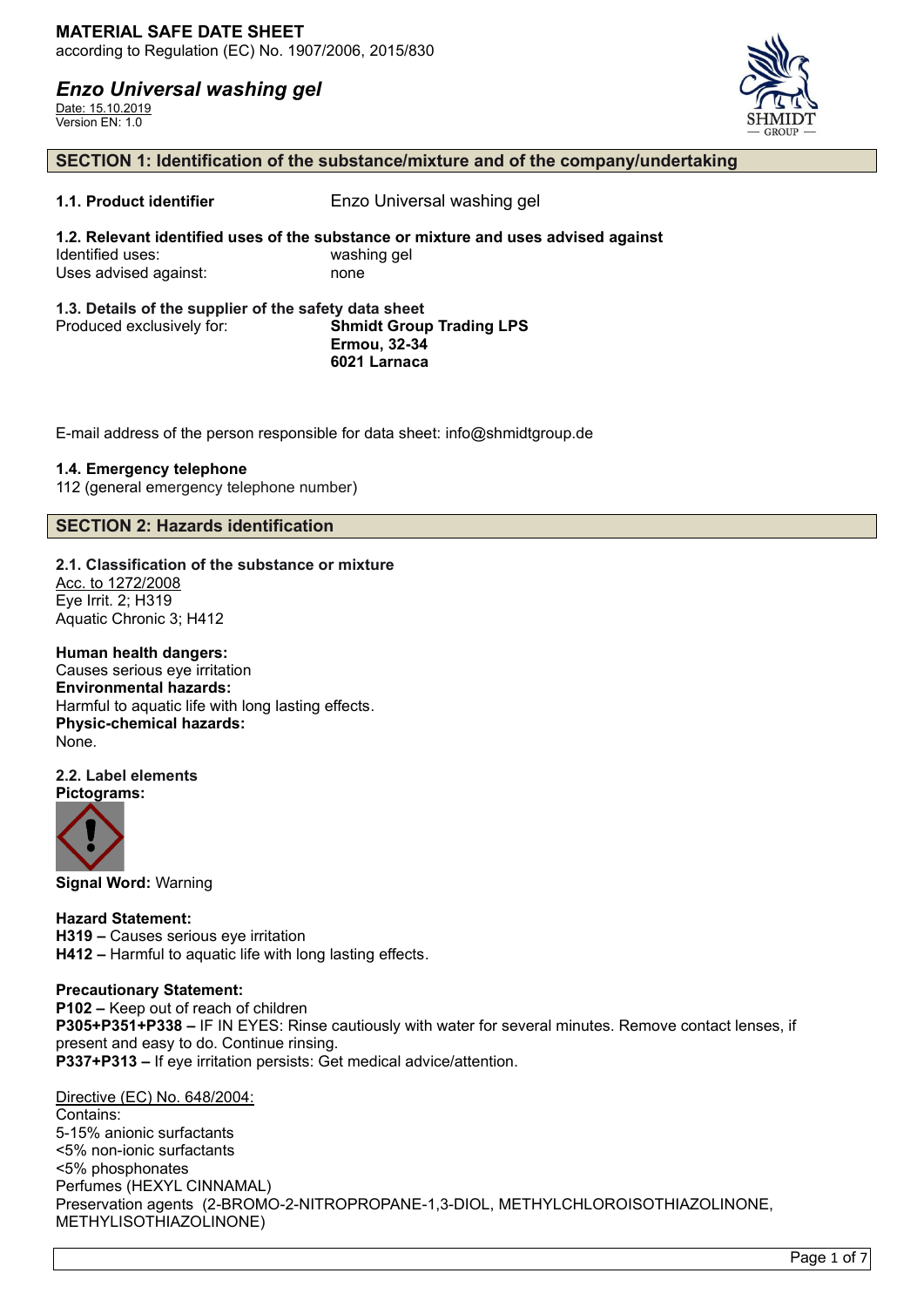# **MATERIAL SAFE DATE SHEET**

according to Regulation (EC) No. 1907/2006, 2015/830

# *Enzo Universal washing gel*

Date: 15.10.2019 Version EN: 1.0

# **2.3. Other hazards**

The mixture does not contain any substances PBT or vPvB.

# **SECTION 3: Composition/information on ingredients**

### **3.1. Substances**

Not applicable.

### **3.2. Mixtures**

Hazardous components:

| Substance name                                                                                                                                                       | contains<br>% | <b>Classification</b><br>1272/2008                      |                                               |
|----------------------------------------------------------------------------------------------------------------------------------------------------------------------|---------------|---------------------------------------------------------|-----------------------------------------------|
|                                                                                                                                                                      |               | <b>Hazard Class and</b><br><b>Category Code(s)</b>      | <b>Hazard Statement</b><br>Code(s)            |
| Amides, C8-18 (even numbered) and C18-<br>unsatd., N, N-bis(hydroxyethyl)<br>$CAS$ No.: -<br>EINECS No.: 931-329-6<br>Index $No. : -$<br>REACH No.: 01-2119490100-53 | <3            | Skin Irrit, 2<br>Eye Dam. 1<br><b>Aquatic Chronic 2</b> | H <sub>315</sub><br>H <sub>318</sub><br>H411  |
| Alcohols, C12-14, ethoxylated, sulfates,<br>sodium salts<br>CAS No.: 68891-38-3<br>EINECS No.: 500-234-8<br>Indeks No.: -<br>REACH No.: 01-2119488639-16             | <6            | Skin Irrit.2<br>Eye Dam. 1<br>Aquatic Chronic 3         | H <sub>315</sub><br>H <sub>3</sub> 18<br>H412 |

Full text of H-phrases in Section 16

# **SECTION 4: First aid measures**

# **4.1. Description of first aid measures**

# **General remarks:**

In the case of any symptoms call your doctor and if it is possible to show the container or label.

Skin contact:

Take off contaminated clothing. Wash skin with soap and water Rinse thoroughly with water, rinse thoroughly with water, in case of irritation, contact a physician

Eye contact:

Contaminated eyes rinse with open eyelids. Consult a doctor.

Inhalation:

Remove to fresh air. Keep person warm and at rest. Consult a doctor.

Ingestion:

Rinse mouth with water. Do not induce vomiting! Obtain medical attention.

# **4.2. Most important symptoms and effects, both acute and delayed**

Skin contact: May causes irritation.

Eye contact: Causes irritation.

# **4.3. Indication of any immediate medical attention and special treatment needed**

The decision about how to proceed is made by the doctor after a thorough assessment of the victim.

# **SECTION 5: Firefighting measures**

# **5.1. Extinguishing media**

**Suitable extinguishing media:** foam, dry powder extinguishers, CO2, water spray. Use appropriate extinguishing method for conditions.

**Unsuitable extinguishing media:** Do not use a direct water jet.

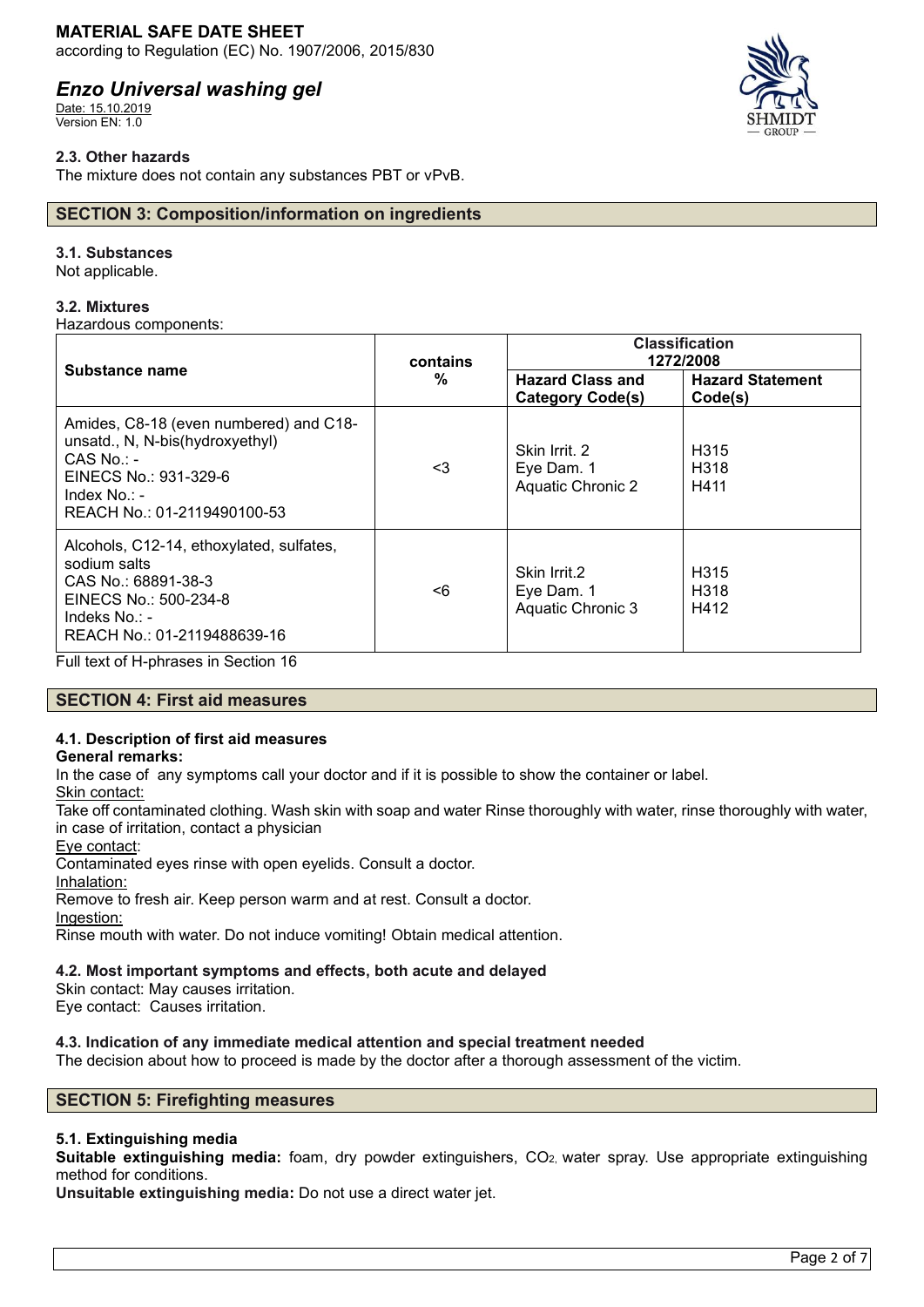# **MATERIAL SAFE DATE SHEET**

according to Regulation (EC) No. 1907/2006, 2015/830

# *Enzo Universal washing gel*

Date: 15.10.2019 Version EN: 1.0



# **5.2. Special hazards arising from the substance or mixture**

During the fire, can be released toxic decomposition products: carbon oxides.

#### **5.3. Advice for firefighters**

Containers in fire area cooled with water spray, if it is possible to remove the danger zone. In the event of a fire in a confined space should wear protective clothing and breathing apparatus with compressed air. Do not allow fire-fighting water run-off into surface water, groundwater and sewer.

### **SECTION 6: Accidental release measures**

### **6.1. Personal precautions, protective equipment and emergency procedures**

*For non-emergency personnel:* notify the appropriate service. Reduce access to the area of failure until the relevant cleaning operations have been completed.

*For emergency responders:* Ensure adequate ventilation. Use personal protective equipment.

#### **6.2. Environmental precautions**

Do not allow large amounts of this product to enter drains, sewers or watercourses.

#### **6.3. Methods and material for containment and cleaning up**

Prevent leakage and absorb with inert, absorbent material (such as sand, earth, vermiculite, diatomaceous earth, etc.). The contaminated material is placed in properly labeled containers for disposal in accordance with applicable regulations.

### **6.4. Reference to other sections**

Refer to protective measures listed in section 8. Refer to disposal considerations listed in section 13.

# **SECTION 7: Handling and storage**

# **7.1. Precautions for safe handling**

Avoid contact with eyes. Do not eat, drink or smoke while using the product. Wash your hands after using the product.

#### **7.2. Conditions for safe storage, including any incompatibilities**

Store in a cool, dry, well-ventilated area in a properly labeled tightly sealed original container. Keep away from heat and hot surfaces. Avoid direct sunlight and sources of heat, hot surfaces and open flames.

# **7.3. Specific end use(s)**

Washing gel

# **SECTION 8: Exposure controls/personal protection**

#### **8.1. Control parameters**

Occupational exposure limit values: none.

Amides, C8-18 (even numbered) and C18-unsatd., N, N-bis(hydroxyethyl)

DNEL worker, dermal, long-term, systemic: 4,16mg/kg DNEL, worker, dermal, long-term, local: 0,09mg/cm<sup>2</sup> DNEL, worker, inhalation, long-term, systemic: 73,4mg/m<sup>3</sup> PNEC fresh water: 2,4µg/l PNEC marine water: 0,24 µg/l PNEC sediment: 14,5µg/kg PNEC soil: 6,48µg/kg

#### **8.2. Exposure controls Engineering controls**: not required

**Individual protection measures, such as personal protective equipment: Eye protection:** Avoid eye contact.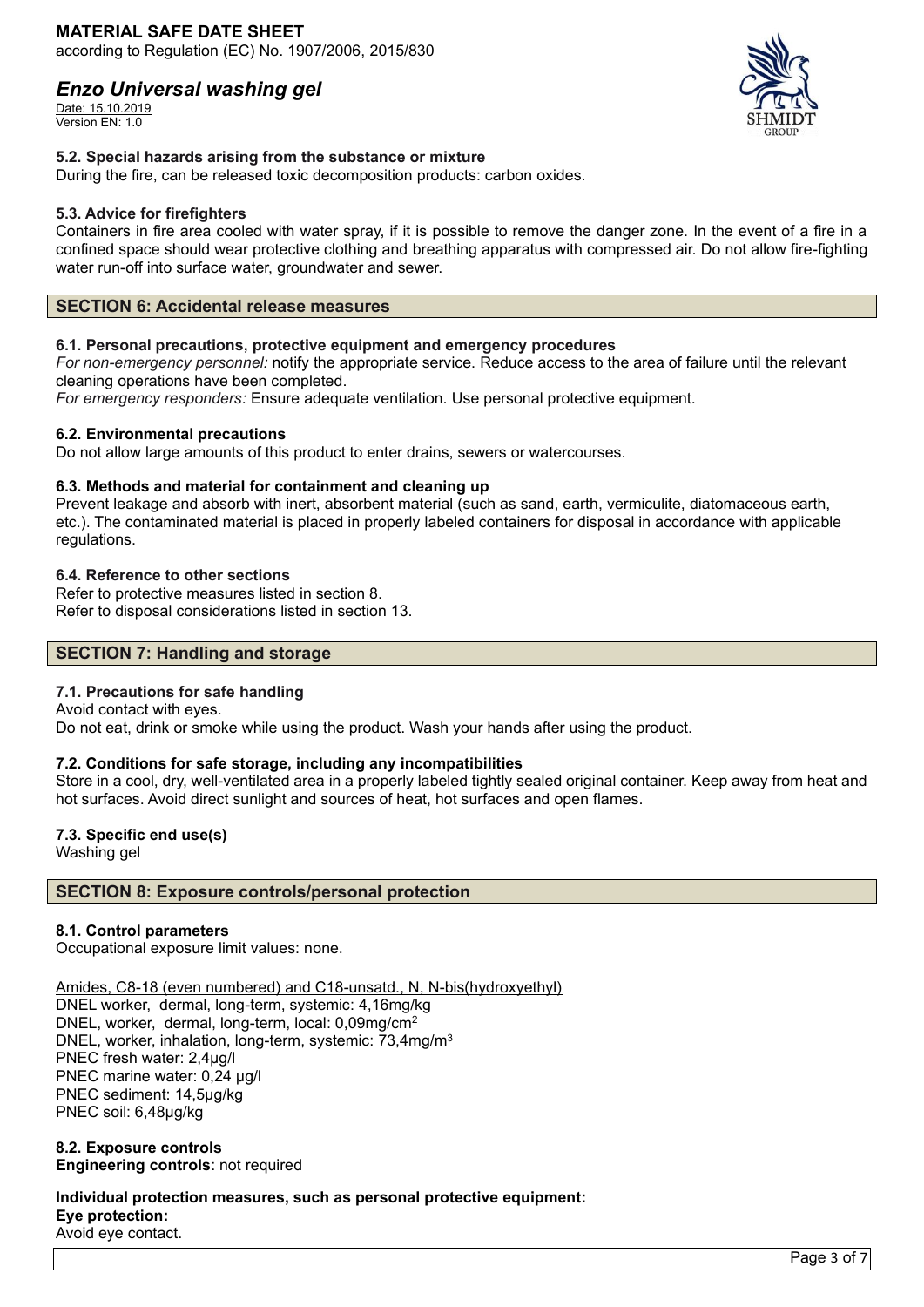# *Enzo Universal washing gel*

Date: 15.10.2019 Version EN: 1.0

#### **Skin protection:**

*Hands*:

Appropriate chemical resistant gloves (EN 374)

In case of short-term exposure, wear protective gloves with efficacy level 2 or greater (breakthrough time> 30min.). For prolonged contact wear protective gloves with a level of effectiveness of 6 (breakthrough time> 480min.). The selection of suitable gloves does not only depend on the material, but also on the brand and quality resulting from differences in manufacturers. Resistance of the material, the glove can be determined after the tests. The exact time of the destruction of the protective gloves must be determined by the manufacturer. *Other:*

It is not required under normal conditions of use

# **Respiratory Protection:**

It is not required under normal conditions of use

# **Thermal hazards:**

Not applicable.

# **Environmental exposure controls:**

Prevent the spread large quantities in the environment and enter drains and watercourses.

# **SECTION 9: Physical and chemical properties**

# **9.1. Information on basic physical and chemical properties**

- Appearance: Liquid/gel
- Color: blue
- Odour: Characteristic, pleasant
- Odour threshold; not specified
- pH: not specified
- Melting point/freezing point; not specified
- Initial boiling point and boiling range; not specified
- Flash point; not specified
- Evaporation rate; not specified
- Flammability (solid, gas); not flammable
- Upper/lower flammability or explosive limits; not specified
- Vapour pressure; not specified
- Vapour density; not specified
- Relative density: >1g/cm<sup>3</sup>
- Solubility(ies); soluble in water
- Partition coefficient: n-octanol/water; not specified
- Auto-ignition temperature; not specified
- Decomposition temperature; not specified
- Viscosity; not specified
- Explosive properties; not specified
- Oxidising properties: not specified

# **9.2. Other information**

No other information available.

# **SECTION 10: Stability and reactivity**

**10.1. Reactivity** Not known. **10.2. Chemical stability** Stable under normal conditions of use, storage and transport. **10.3. Possibility of hazardous reactions** None. **10.4. Conditions to avoid** Keep away from heat, hot surfaces, sparks, open flames and other ignition sources. **10.5. Incompatible materials**

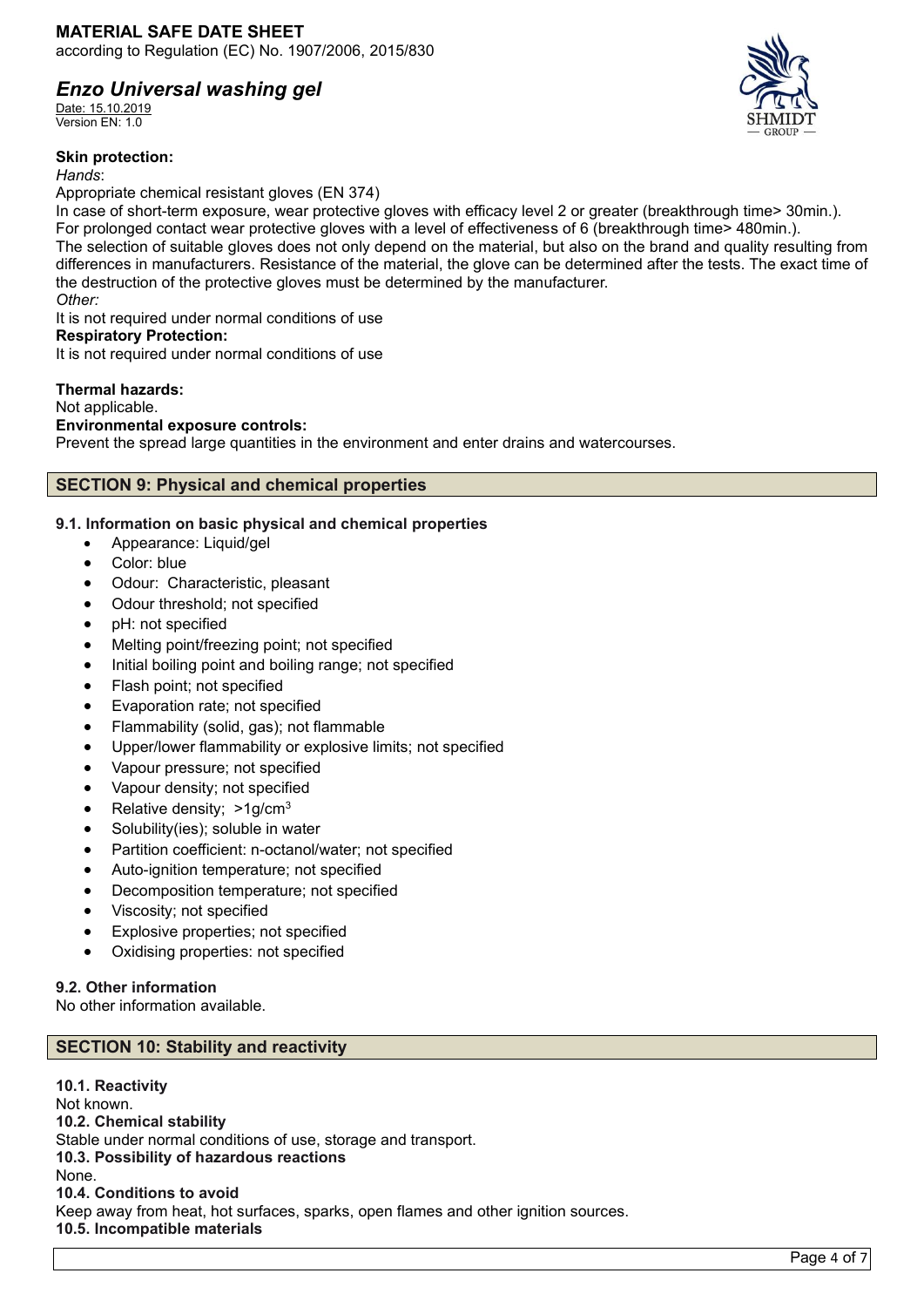**MATERIAL SAFE DATE SHEET** according to Regulation (EC) No. 1907/2006, 2015/830

# *Enzo Universal washing gel*

Date: 15.10.2019 Version EN: 1.0

None.

**10.6. Hazardous decomposition products** Carbon oxides.

# **SECTION 11: Toxicological information**

# **11.1. Information on toxicological effects**

(a) acute toxicity: based on the available data, the classification criteria are not met Amides, C8-18 (even numbered) and C18-unsatd., N, N-bis(hydroxyethyl) LD50 (oral, rat): >5000mg/kg LD50 (dermal, rat): >2000mg/kg Alcohols, C12-14, ethoxylated, sulfates, sodium salts LD50 (oral, rat): >2000mg/kg

(b) skin corrosion/irritation: based on the available data, the classification criteria are not met (c) serious eye damage/irritation: **Causes serious eye irritation**

(d) respiratory or skin sensitization: based on the available data, the classification criteria are not met

(e) germ cell mutagenicity: based on the available data, the classification criteria are not met

(f) carcinogenicity: based on the available data, the classification criteria are not met

(g) reproductive toxicity: based on the available data, the classification criteria are not met

(h) STOT-single exposure: based on the available data, the classification criteria are not met

(i) STOT-repeated exposure: based on the available data, the classification criteria are not met

(j) aspiration hazard: based on the available data, the classification criteria are not met

# **SECTION 12: Ecological information**

# **12.1.Toxicity**

# **Harmful to aquatic life with long lasting effects.**

Amides, C8-18 (even numbered) and C18-unsatd., N, N-bis(hydroxyethyl)

LC50 – fish: 2mg/l, 96h

LC50 – fish: 4,9mg/l, 96h LC50 – fish (Oncorhynchus mykiss): 2,4mg/l, 96h

EC50 – algae: 0,32mg/l, 48h

LC50 – algae: 2,4mg/l, 96h

LC50 – microorganisms: 1mg/l, 96h

EC50 chronic for algae (Desmodesmus subspicatus): 0,39mg/l, 72h

# **12.2. Persistence and degradability**

Amides, C8-18 (even numbered) and C18-unsatd., N, N-bis(hydroxyethyl) 71,1% in 28 days – easily biodegradable Alcohols, C12-14, ethoxylated, sulfates, sodium salts >80% in 28 days – easily biodegradable

The surfactant/surfactants contained in this product are in accordance with the biodegradability criteria contained in the Directive (EC) No. 648/2004 on detergents. Data confirming this fact is at the disposal of the competent authorities of the Member States and will be made available to them at their direct request or at the request of the detergent manufacturer.

# **12.3. Bioaccumulative potential**

No date available.

# **12.4. Mobility in soil**

No date available.

#### **12.5. Results of PBT and vPvB assessment**

Substances in the mixture do not meet the criteria for classification as PBT or vPvB in accordance with Annex XIII of REACH.

# **12.6. Other adverse effects**

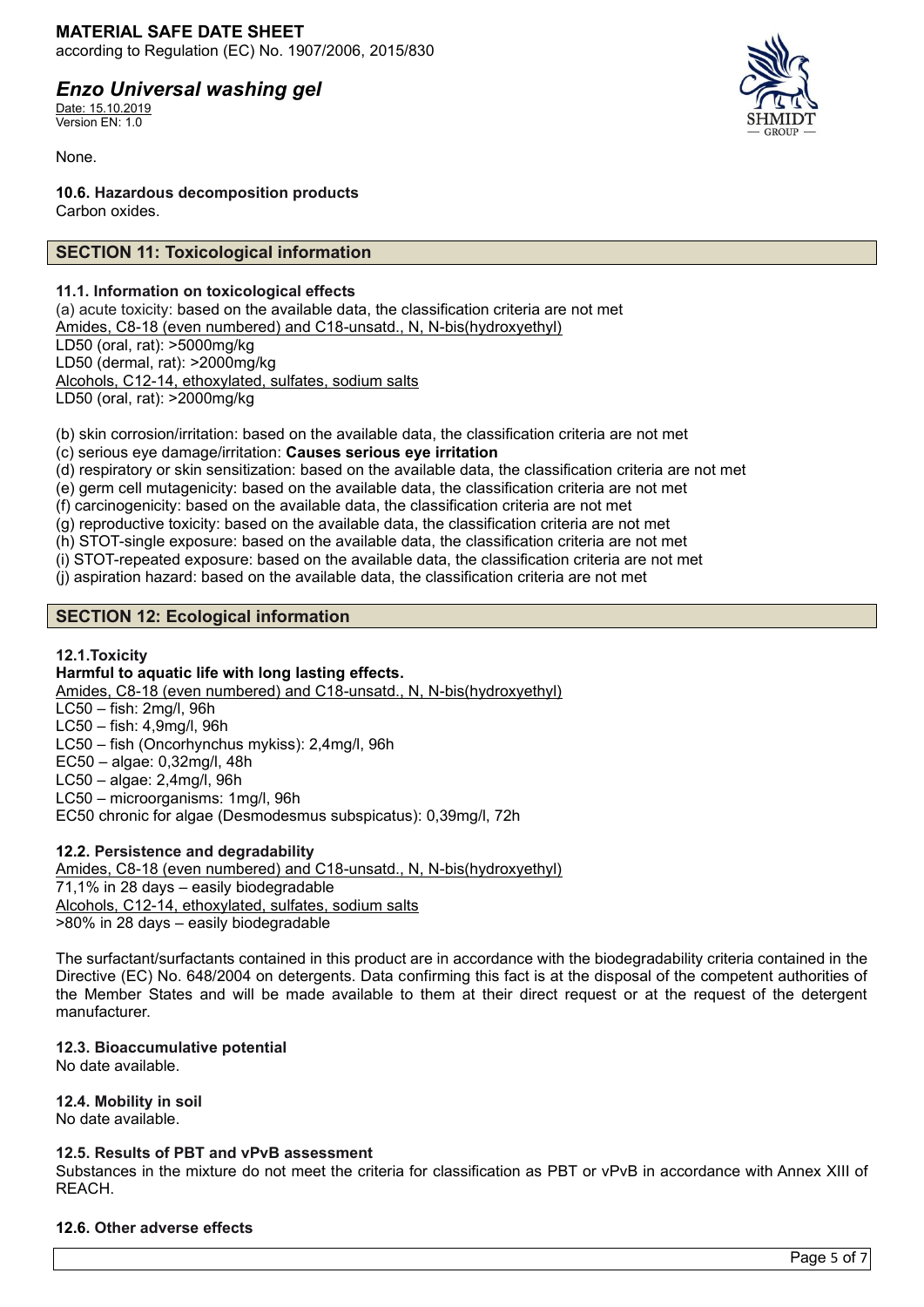# *Enzo Universal washing gel*

Date: 15.10.2019 Version EN: 1.0



No information available.

### **SECTION 13: Disposal considerations**

#### **13.1. Waste treatment methods**

Recommendations for the product: Small quantities can be disposed with household waste. Dispose of in accordance with local regulations.

Recommendations for used packaging: Recycle / dispose of packaging waste in accordance with applicable regulations.

**Directive 2008/98/EC Of The European Parliament And Of The Council of 19 November 2008 on waste and repealing certain Directives**

### **SECTION 14: Transport information**

ADR/RID/IMDG/ICAO: **14.1. UN number** Not applicable

**14.2. UN proper shipping name** Not applicable

**14.3. Transport hazard class(es)** Not applicable

**14.4. Packing group** Not applicable

**14.5. Environmental hazards** Not applicable

**14.6 Special precautions for user** Not applicable

**14.7 Transport in bulk according to Annex II of MARPOL and the IBC Code** Not applicable

#### **SECTION 15: Regulatory information**

#### **15.1. Safety, health and environmental regulations/legislation specific for the substance or mixture**

### **EU REGULATIONS:**

- 1. Regulation (EC) No 1907/2006 of the European Parliament and of the Council of 18 December 2006 concerning the Registration, Evaluation, Authorisation and Restriction of Chemicals (REACH), establishing a European Chemicals Agency, amending Directive 1999/45/EC and repealing Council Regulation (EEC) No 793/93 and Commission Regulation (EC) No 1488/94 as well as Council Directive 76/769/EEC and Commission Directives 91/155/EEC, 93/67/EEC, 93/105/EC and 2000/21/EC.
- 2. Commission Regulation (EU) 2015/830 of 28 May 2015 amending Regulation (EC) No 1907/2006 of the European Parliament and of the Council on the Registration, Evaluation, Authorisation and Restriction of Chemicals (REACH)
- 3. Regulation (EC) No 1272/2008 of the European Parliament and of the Council of 16 December 2008 on classification, labelling and packaging of substances and mixtures, amending and repealing Directives 67/548/EEC and 1999/45/EC, and amending Regulation (EC) No 1907/2006 (Text with EEA relevance).
- 4. Directive 2008/98/EC Of The European Parliament And Of The Council of 19 November 2008 on waste and repealing certain Directives

#### **15.2. Chemical safety assessment**

No chemical safety assessments for the mixture.